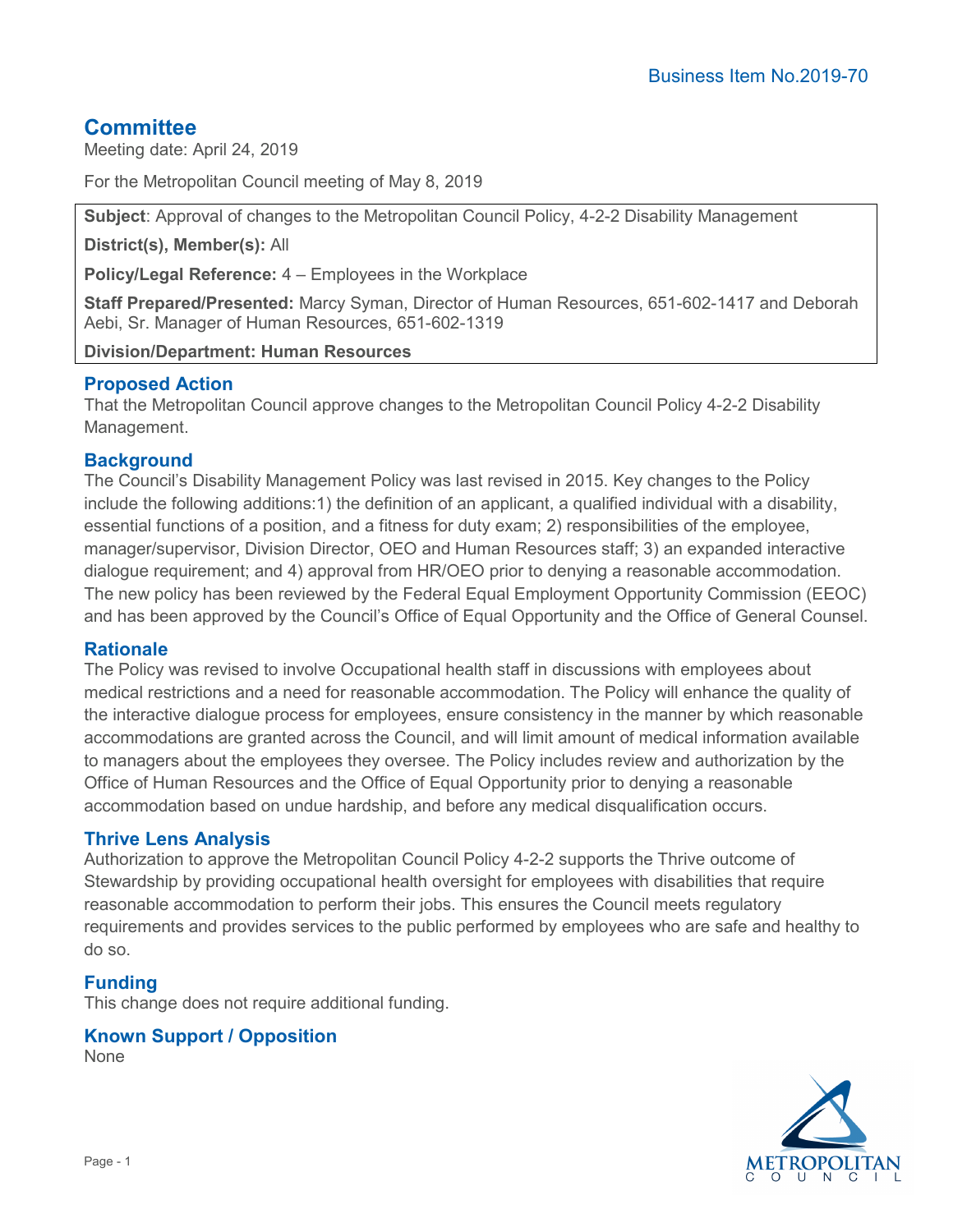## **POLICY**

## **DISABILITY MANAGEMENT**

| Section/Number:    | $4 - 2 - 2$                                                                                     | <b>Total Pages:</b>        |            |                                    |
|--------------------|-------------------------------------------------------------------------------------------------|----------------------------|------------|------------------------------------|
| Dept. Responsible: | Human Resources - Occ. Health                                                                   | <b>Effective Date:</b>     | 12/17/1998 |                                    |
| Special Note:      | This supersedes any previous<br>reasonable accommodation and<br>disability management policies. | Revision No:               |            | Deleted: 1¶<br>Deleted: 04/15/2015 |
|                    |                                                                                                 | <b>Last Revision Date:</b> | 2/25/2019  | Deleted: adheres to                |

## **I. Policy**

The Metropolitan Council complies with all state and federal laws that prohibit discrimination against qualified individuals with disabilities in all employment practices. The Council and its divisions will provide reasonable accommodations, in accordance with the Americans with Disabilities Act (ADA), it's amendments passed in 2008, the ADA Amendments Act (ADAAA) and the Minnesota Human Rights Act, to qualified applicants and employees with disabilities, unless doing so will cause an undue hardship to the organization. Reasonable accommodations are provided to a job applicant with a disability who requests an accommodation during the recruitment and selection process, an employee with a disability who requests an accommodation to perform the essential functions of their position, and when an employee with a disability requests an accommodation to have equal access to the benefits and privileges of their employment.

This policy applies to all employees of and applicants for employment to the Council and its division

### **II. Purpose of Policy**

This policy and related procedures(s) ensure compliance with all federal, state and local laws, establishes a written and readily accessible procedure regarding reasonable accommodations to all employees and job applicants, provides guidance and resources about reasonable accommodations, outlines an interactive dialogues process to explore reasonable accommodations, and establishes a timely and thorough review process for requests for reasonable accommodation.

### **Deleted:** . **Deleted:** Accordingly, the Council is committed to providing equal access to its facilities and services and equal employment opportunities for all

**Deleted:** regulations under

**Deleted:** 1990

Act (ADAAA 2008)

individuals with disabilities. Discrimination based on a person's disability and retaliation against an individual who opposes such discriminatory treatment is strictly prohibited. ¶

**Deleted:** Americans with Disabilities Act Amendments

The Metropolitan Council will attempt to provide reasonable accommodations for the disabilities of qualified applicants and employees that do not impose an undue hardship on the operation of its business.¶

An employee may be medically disqualified and terminated from their position in accordance with established procedures, bargaining unit contract provisions, and/or applicable state and federal law, if the employee is unable to perform the essential functions of their job with or without an accommodation, or are absent six months (185 days) in a rolling calendar year for medical reasons. An extension beyond six months may be granted upon request by an employee and will be considered on a case by case basis.

**Deleted:** State and federal statutes require employers to reasonably accommodate the disabilities of qualified persons that do not cause an undue hardship to the employer. This requirement applies to current employees and applicants for employment, as well as employees who become disabled either on or off the job. ¶

The Metropolitan Council also recognizes that situations arise in which an employee is unable to fully perform their job because of an impairment that does not meet the ADAAA's definition of a disability. In those situations, the Metropolitan Council allows, at management's discretion and in consideration for business necessity and availability of resources or other considerations, for workplace accommodations to be provided to an employee whose mental or physical impairment limits their ability to completely perform the job without a workplace accommodation. In these circumstances, workplace accommodations are not required by law or regulation.

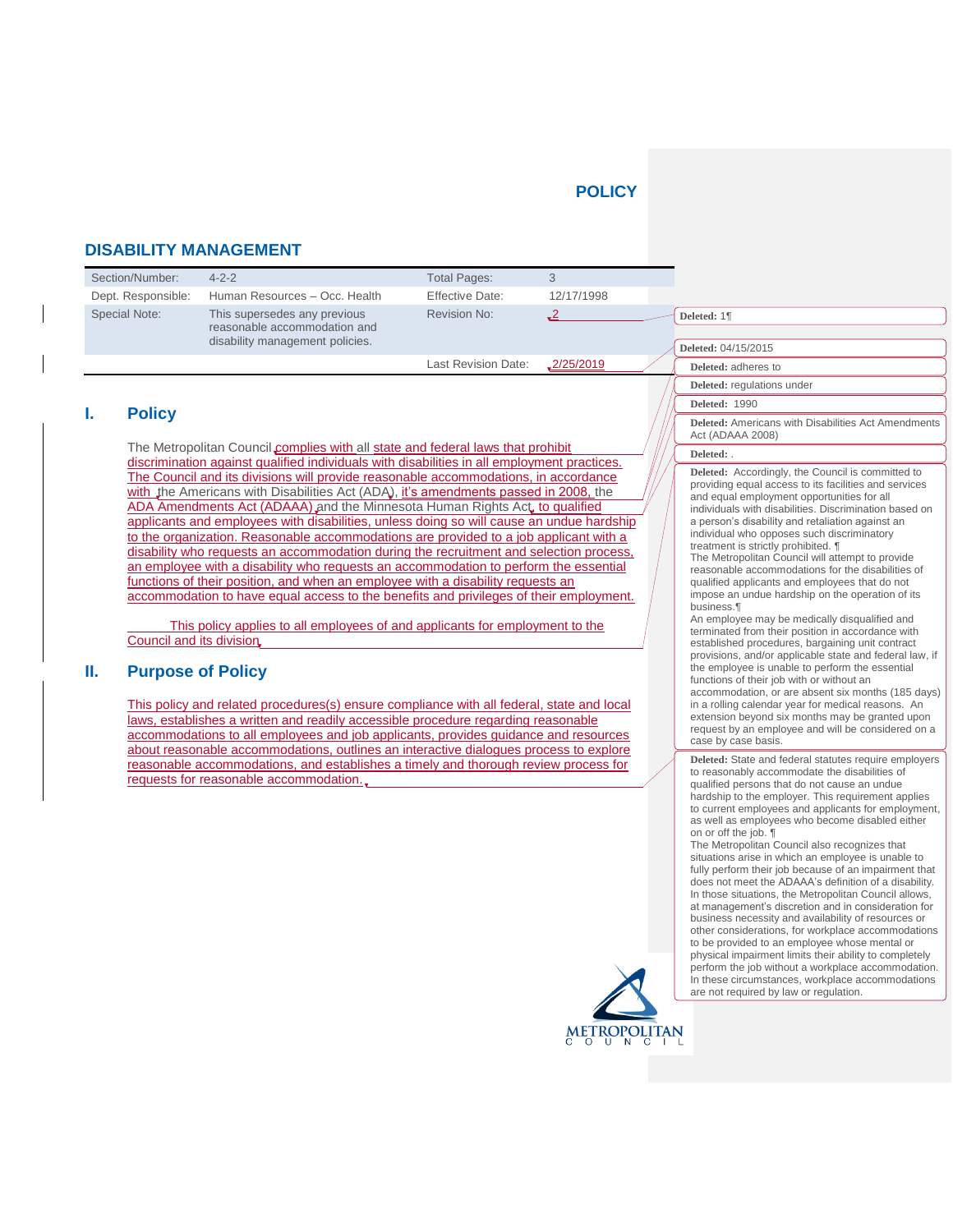### **IV. Definitions**

**Applicant:** A person who expresses interest in employment by completing an application

**Disability:** An impairment that substantially limits one or more major life activities, a record of such impairment, or being regarded as having such an impairment.

**Disability Management Conference (DMC):** Employees who are unable to perform the essential functions of their position because of a physical or mental impairment are required to communicate with their manager and Occupational health at established intervals to engage in the interactive process, which may include discussing the employee's planned date of return, the employee's need for continued reasonable accommodation and eligibility under the FMLA. The employee is generally required to produce updated medical information at or in conjunction with the DMC meeting.

*Essential Functions***:** The required duties of a job that are so fundamental that the individual holding the job cannot perform the job without being able to perform them. A function can be essential if the job exists solely for the purpose of performing the function, if there are a limited number of other employees who could perform the function(s), or the functions are so specialized, and the individual is hired based on their ability to perform such functions. Essential functions are determined by Human Resources.

*Fitness for Duty*: An evaluation by a designated medical provider that may be required for employees returning from a medical leave of absence to assess the employee's ability to resume work and perform the essential functions of a job.

*Interactive Process***:** The communication process between an employee who has requested an accommodation and the employee's supervisor/manager, Occupational Health, and the Human Resources Business Partner to clarify the nature of the disability and the employee's functional limitations in order to identify whether an effective reasonable accommodation exists which would enable the employee to perform the essential functions of his/her job. To be interactive, all sides must communicate and exchange information. The employee must provide information needed to establish that the employee has a disability requiring a reasonable accommodation. Engaging in the interactive process does not require the Council to grant the specific accommodation the employee requests.

*Qualified Individual with a Disability:* An individual who satisfies the requisite skill, experience, education, and other job-related requirements of the job that the individual holds or desires and can perform the essential functions of the job with or without a reasonable accommodation.

*Leave and Accommodation Management Officer***:** The Leave and Accommodation Management Officer will work with Occupational Health, Division Management and the

Page - 2 | METROPOLITAN COUNCIL POLICY: 4-2-2 DISABILITY MANAGEMENT

**Deleted: Background and Reasons for Policy¶ Prior to the 1990, Americans with disabilities were not ensured equal opportunity to the mainstream of American life. This Metropolitan Council Disability Management Policy reflects that the Council's continued vitality, strength and vibrancy is through the full realization of the contributions of all of its employees.**

**Formatted:** Heading 1,Heading1, Indent: Left: 0", Space Before: 0 pt, After: 0 pt

**Formatted:** Font: Not Bold

**Formatted:** Indent: Left: 0.5"

### **Formatted:** Font: Not Bold

**Deleted:** The ADA and ADAAA state that an individual has a legal disability when that individual:¶

1) has a physical or mental impairment that substantially limits one or more major life activities; 2) has a record of such an impairment; or ¶

3) is regarded as having such an impairment.¶ Major life activities may include, but are not limited to; caring for oneself, performing manual tasks, seeing, hearing, eating, sleeping, walking, standing, sitting, reaching, lifting, bending, speaking, breathing, learning, reading, concentrating, thinking, communicating, interacting with others, and working, as well as the operation of major bodily functions.¶

#### **Qualified Individual with a Disability¶**

A qualified individual with a disability must: ¶ 1) satisfy the requisite skill, experience, and other job-related requirements of the employment position; and ¶

2) with or without reasonable accommodation, perform the essential functions of the position.¶

## **Formatted:** Font: Bold

**Formatted:** Indent: Left: 0.56", First line: 0"

#### **Deleted: Undue Hardship¶**

Undue hardship is defined as an action that is:¶ "Excessively costly, extensive, substantial, or disruptive, or that would fundamentally alter the nature or operation of the business." ¶

### **Deleted:**

**Deleted:** The determination as to whether a request for reasonable accommodation will cause an undue hardship will be made on a case by case basis.

**Deleted: ¶**

**III.**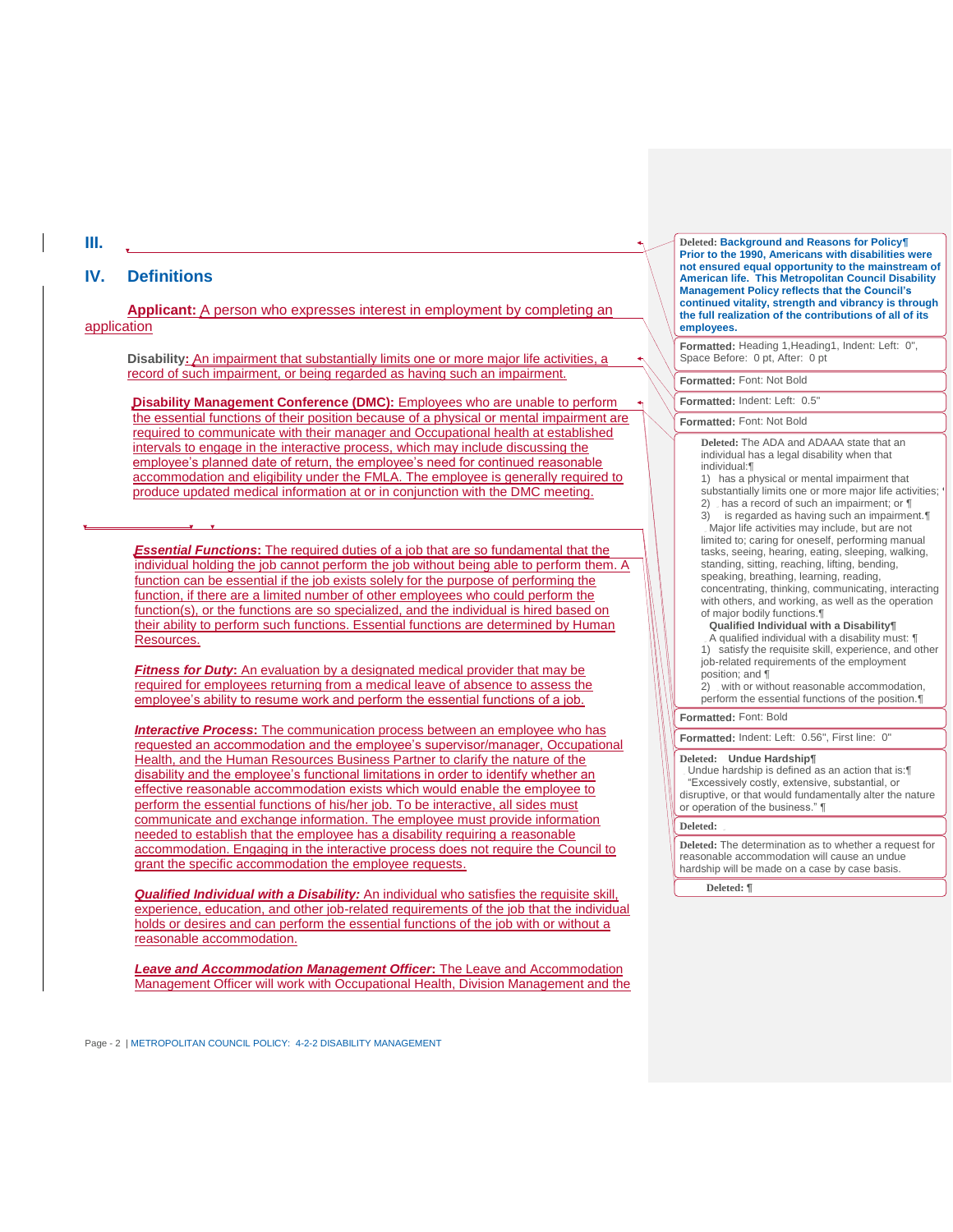Office of Equal Opportunity (OEO), when applicable to identify an acceptable reasonable accommodation.

*Major Life Activities***:** Can include both activities and bodily functions. Activities include, but are not limited to, actions required to care for oneself, manual tasks, sight (vision), hearing, eating, sleeping, walking, standing, lifting, bending, speaking, breathing, learning, reading, concentrating, thinking, communicating, and working. Bodily functions include, but are not limited to, functions of the immune system, normal cell growth, digestive, bowel, bladder, neurological, brain, respiratory, circulatory, endocrine, and reproductive functions.

*Medical Disqualification***:** An employee may be medically disqualified and terminated from employment in accordance with established procedures, bargaining unit contract provisions, and applicable state and federal law when an employee is unable to perform the essential functions of their job, with or without a reasonable accommodation, for a period of 240 calendar days in a rolling year. An extension to a medical disqualification date may be granted when reasonable accommodation will allow the employee to return to work. An extension will be considered on a case by case basis.

*Medical Documentation***:** Information from the employee or applicant's health care or rehabilitation provider sufficient to enable the Council to determine whether an individual has a qualified disability and whether a reasonable accommodation would enable the individual to perform the essential functions of the position. The Council may ask clarifying questions of the medical provider to identify an effective, reasonable accommodation. The medical provider must be licensed to administer medical care in their jurisdiction.

*Reasonable Accommodation***:** An adjustment or alteration of the work environment that enables a qualified individual with a disability to apply for a position, perform essential job duties, or enjoy the benefits and privileges of employment. Reasonable accommodations may include modifications to a job application process, modification of a work method or work schedule, reassignment to a vacant position for which the employee is qualified, or physical or environmental adjustments to a work space.

**Undue Hardship:** When a specific accommodation request would create significant difficulty, resources, or expense, be unduly extensive, substantial or disruptive, or fundamentally alter the nature or operation of the position or the department. Undue hardship is determined on a case-by-case basis considering factors that include the nature and cost of the request and the impact of the request on the operations of the Council. The Council is not required to provide accommodations that would impose an undue hardship on the operation of the agency.

## **III. Roles and Responsibilities**

#### Employees:

The employee is responsible for requesting a reasonable accommodation, participating in the interactive process, including scheduled Disability Management

Page - 3 | METROPOLITAN COUNCIL POLICY: 4-2-2 DISABILITY MANAGEMENT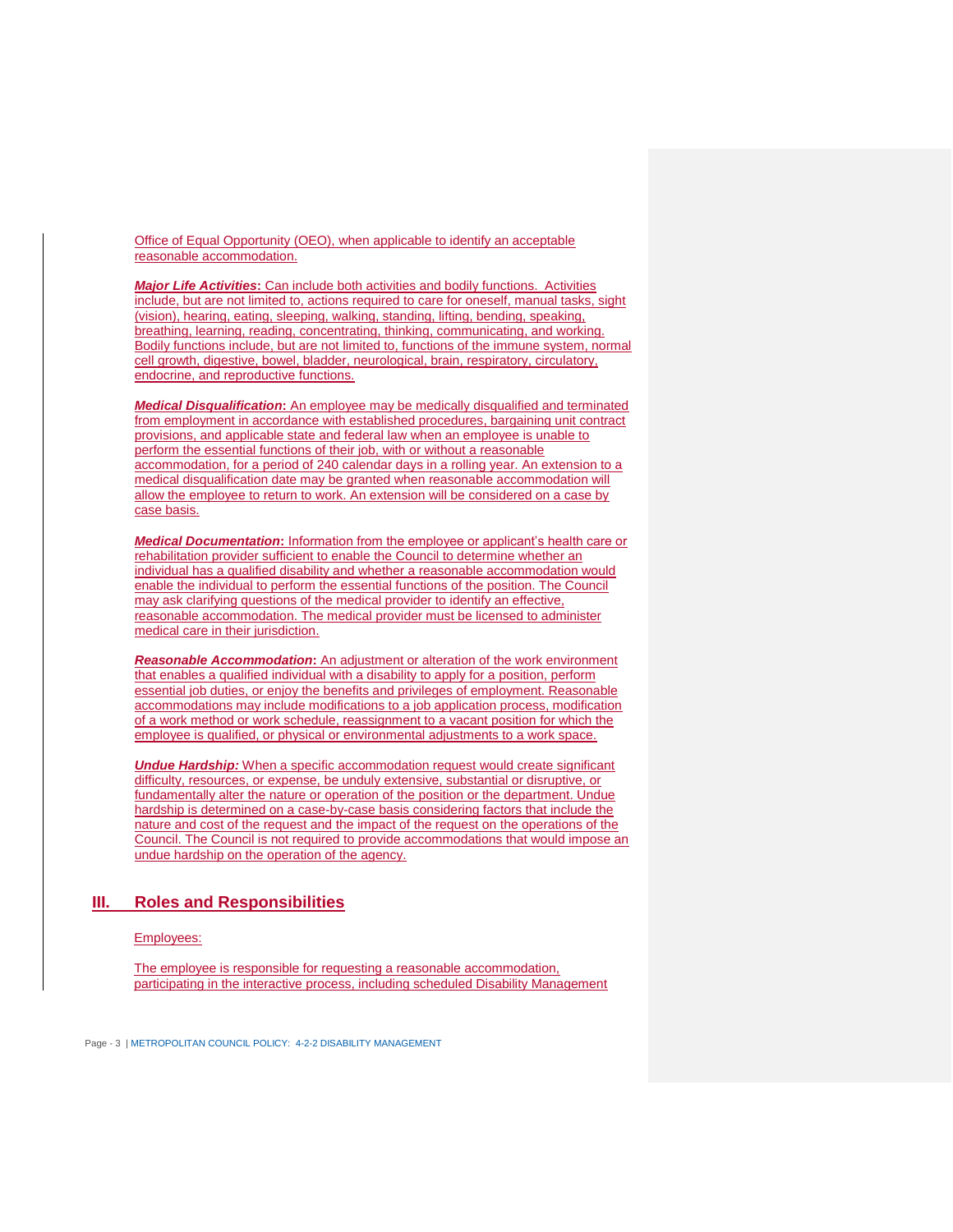Conferences, and promptly responding to requests for information from Occupational Health.

Managers/Supervisors:

The manager/supervisor is responsible to contact an Occupational Health representative and their Human Resources Business Partner when an employee has difficulty performing their job, provides work restrictions, or requests a reasonable accommodation to perform their job duties.

Division Directors or Designee:

Division Leaders are responsible for ensuring their managers and support staff comply with this policy, including providing resources to managers/supervisors to fully implement a reasonable accommodation.

Office of Equal Opportunity (OEO):

Office of Equal Opportunity staff will be consulted when an accommodation is unreasonable or will create an undue business hardship for the Council, and prior to a medical disqualification.

The Office of Equal Opportunity independently investigates related complaints.

Leave and Accommodation Management Officer:

The Leave and Accommodation Management Officer is the Council's decision maker for employment-related reasonable accommodation requests. The Leave and Accommodation Management Officer will be consulted when issues, conflicts or questions arise in the interactive process; prior to denying a request for accommodation because of undue hardship, and prior to the medical disqualification of an employee.

The Leave and Accommodation Management Officer will consult with the Office of Equal Opportunity staff prior to denying an accommodation because of undue hardship, and prior to any employee medical disqualification.

The Leave and Accommodation Management Officer is a designee of the Human Resources department and is appointed by the Director of Human Resources.

Human Resources:

Occupational Health representatives will assist an applicant with a disability requiring a reasonable accommodation to participate in the recruitment and selection process.

Occupational Health representatives will work with the employee with a disability, the manager/supervisor, and when necessary, the Division Director, to identify a reasonable accommodation and to ensure the agreed upon reasonable

Page - 4 | METROPOLITAN COUNCIL POLICY: 4-2-2 DISABILITY MANAGEMENT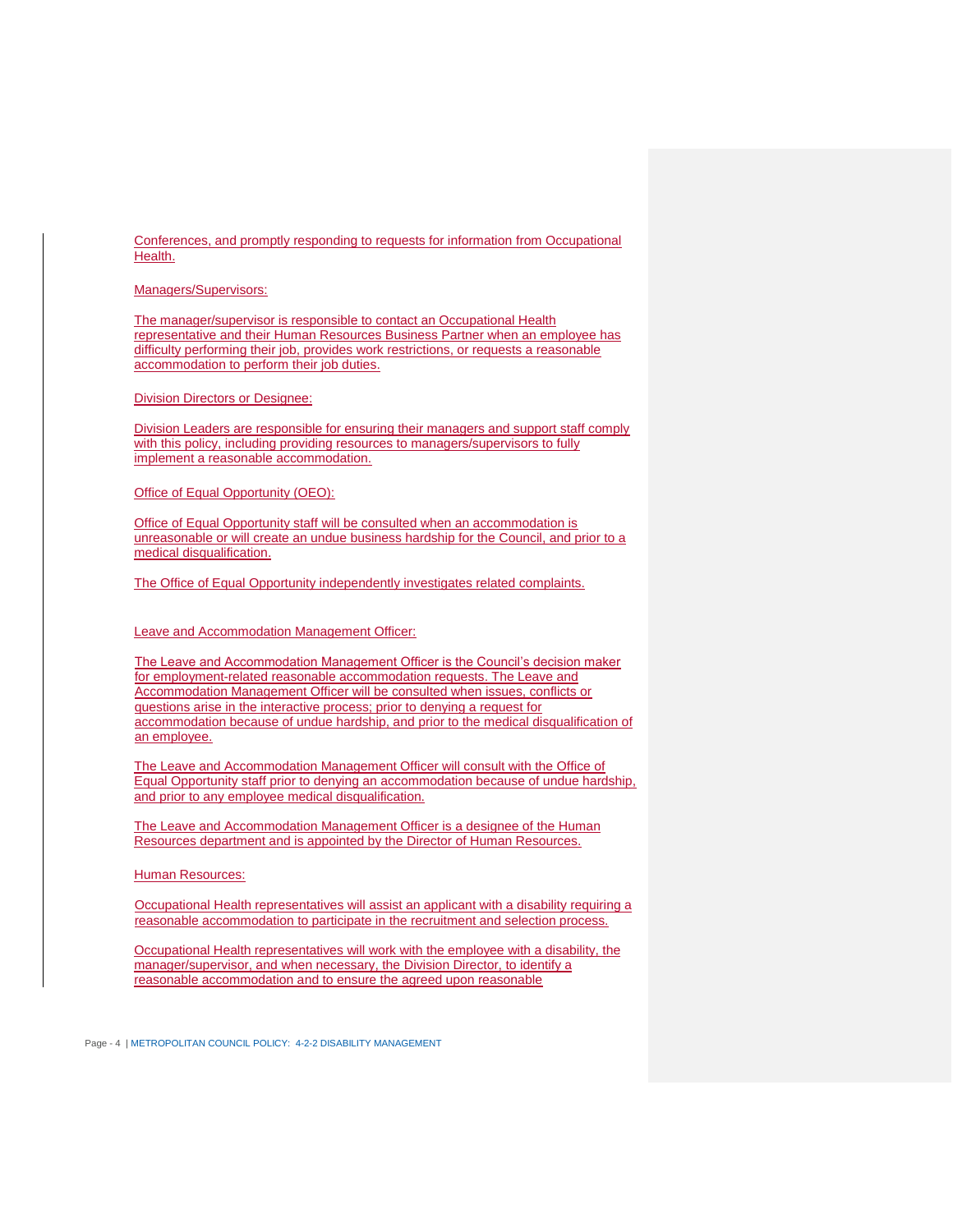accommodation is effective.

The Occupational Health representative is responsible for leading the disability management process when an employee is unable to perform the essential job duties of their position with or without reasonable accommodation.

The Occupational Health staff engages with occupational physicians and/or treating physicians regarding the employee's medical needs.

The Human Resources employees in the Business Partner job title support managers in the event additional coaching, training, or other corrective measures are needed outside of the interactive process.

Talent acquisition representatives are responsible to notify an Occupational Health representative when an applicant with a disability needs an accommodation during the recruitment and selection process or requests assistance in the recruiting, selection or onboarding process.

## **IV. Recordkeeping**

The Occupational Health unit tracks reasonable accommodations requested, approved, and denied.

Information related to an employee's reasonable accommodation request, and supporting documentation is retained in the same manner as other similar employee medical information. Employee documentation is kept in accordance with the Council's retention and data practices policies and the MN Government Data Practices Act.

Statutory References: Rehabilitation Act of 1973, Title 29 USC 701; Americans with Disabilities Act as Amended 2008; 29 CFR 1630,

## **VI. Accountability**

- The Director of Human Resources is responsible for enforcing this policy.
- B. The Director of Human Resources, or designee will review denied reasonable accommodations via an appeal process provided for by the Disability Management Procedure.
- All Council employees are expected to conduct themselves in accordance with the spirit and requirements of this policy.

### *Related Policies and Procedures:*

*4-2-2b Disability Management Procedure*

Page - 5 | METROPOLITAN COUNCIL POLICY: 4-2-2 DISABILITY MANAGEMENT

### **Deleted: ¶**

¶

#### Page Break **Reasonable Accommodation¶**

The ADA, ADAAA, and the Minnesota Human Rights Act require the employer to reasonably accommodate the disabilities of qualified employees, applicants, and persons to whom it provides a public service.¶

Reasonable Accommodations include, but are not limited to:¶

Modifications or adjustments to the job application process that enable a qualified applicant with a disability to be considered for the position desired;¶ ¶

Modifications or adjustments to the work environment, or to the manner under which the position held or desired is typically performed, that enable a qualified individual with a disability to perform the essential functions of the position;¶

Allowing paid or unpaid leaves of absences for medical treatment; and¶

¶ Modifications or adjustments that enable an employee with a disability to enjoy equal benefits and privileges of employment as are enjoyed by similarly situated employees without disabilities.¶

For more information about reasonable accommodations, please consult the Disability Management - Reasonable Accommodations

Procedure (4-2-2a) and the Disability Management – Medical Disqualification Procedure (4-2-2b. **¶**  $\mathbb{F}$ .

#### **V. Implementation/Accountability for Reasonable Accommodations¶**

Implementing Procedures: 4-2-2a Disability Management - Reasonable Accommodations and 4-2- 2b Disability Management – Medical Disqualification¶ Managers and supervisors will be held accountable for taking prompt and appropriate action to ensure that reasonable accommodations are provided, when appropriate, to the disabilities of all qualified applicants and/or employees.

**Formatted:** Indent: Left: 0", Space Before: Auto, After: 0 pt, Tab stops: Not at -2.63" + 0.5" + 1" +  $4.25" + 5.31" + 5.5"$